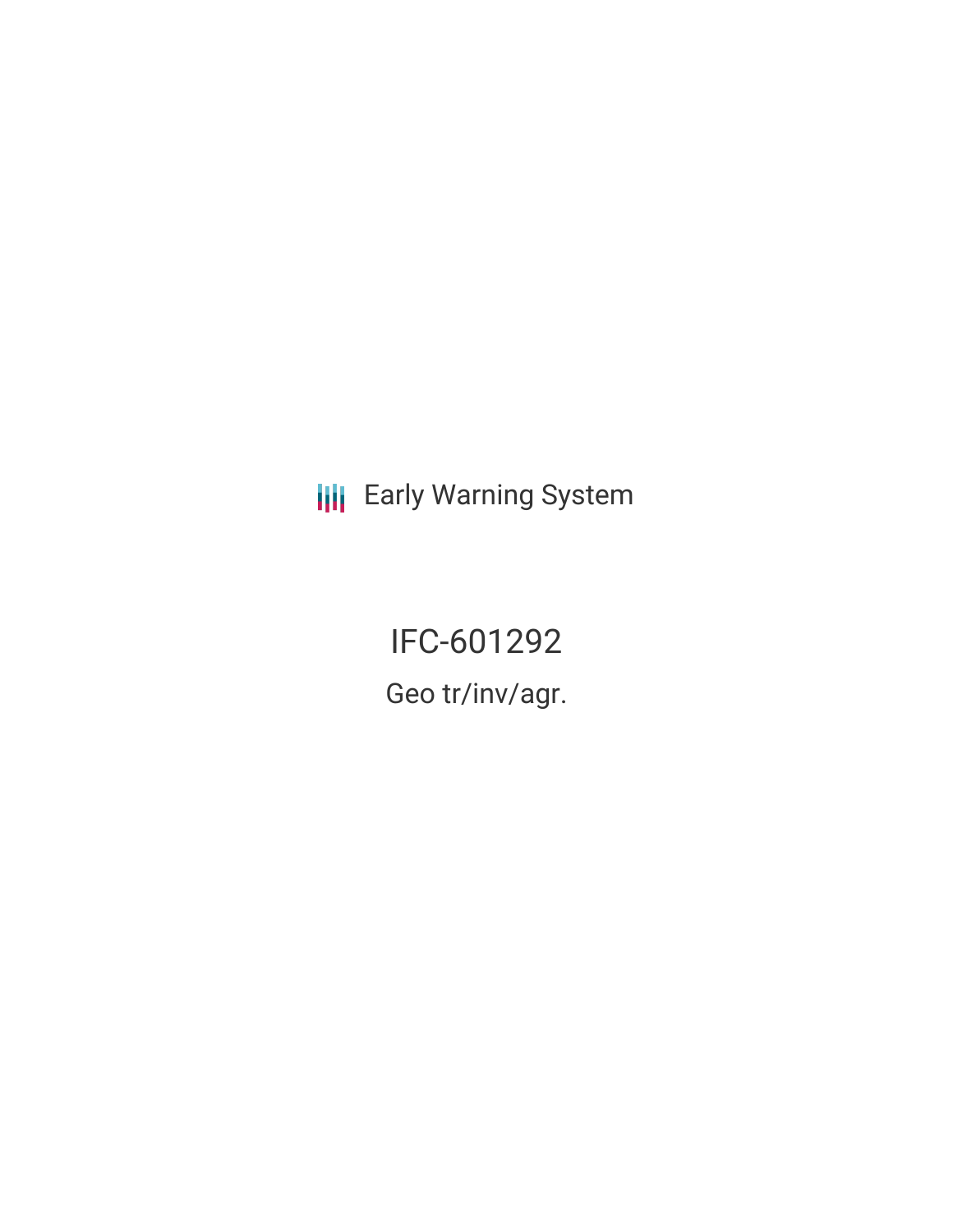### **Quick Facts**

冊

| <b>Countries</b>               | Georgia                                 |
|--------------------------------|-----------------------------------------|
| <b>Financial Institutions</b>  | International Finance Corporation (IFC) |
| <b>Status</b>                  | Approved                                |
| <b>Bank Risk Rating</b>        | U                                       |
| <b>Voting Date</b>             | 2017-11-22                              |
| <b>Borrower</b>                | Government of Georgia                   |
| <b>Sectors</b>                 | Finance, Industry and Trade             |
| <b>Investment Type(s)</b>      | <b>Advisory Services</b>                |
| <b>Investment Amount (USD)</b> | \$1.85 million                          |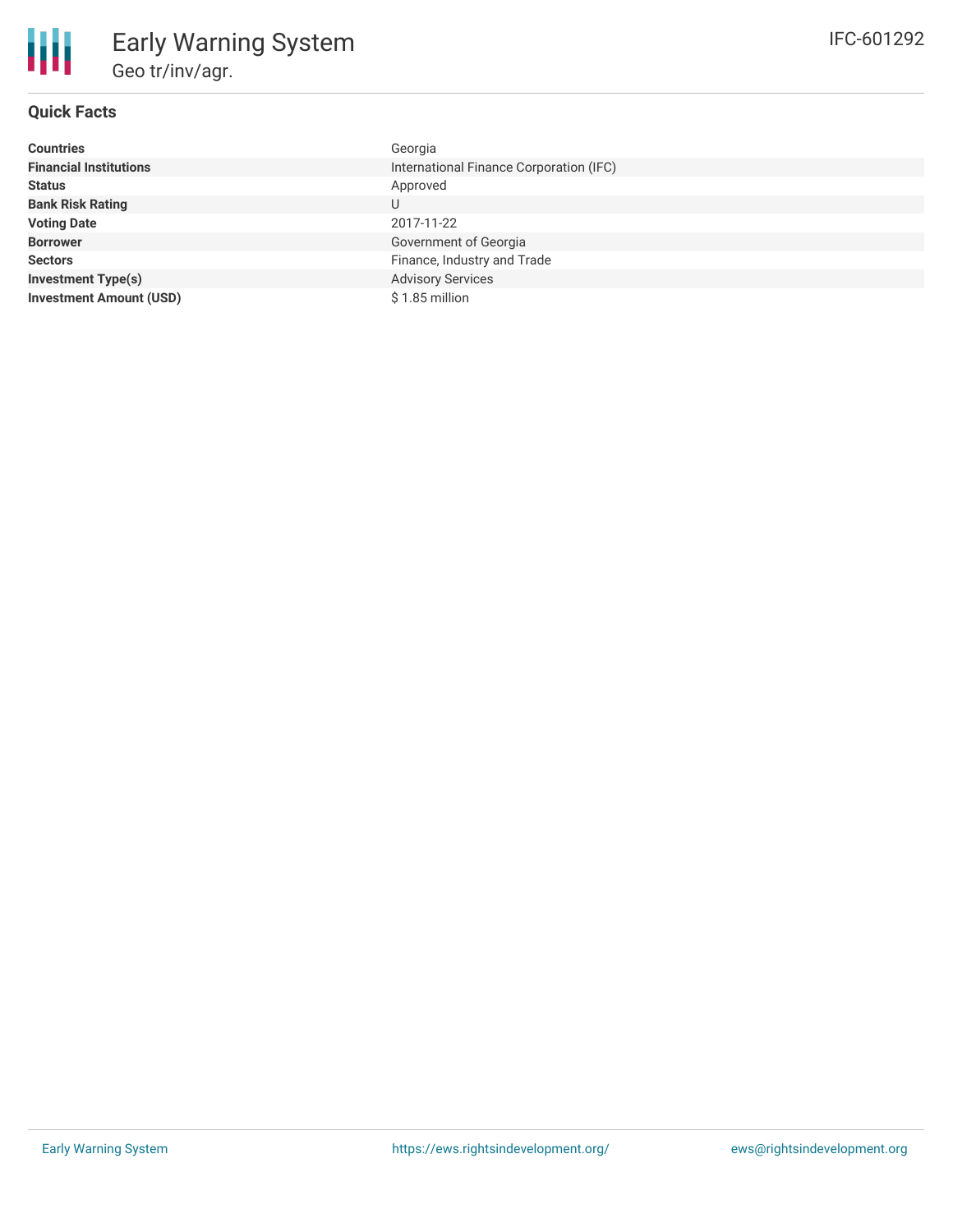

# **Project Description**

According to IFC website, this project aims to promote sustainable private sector-driven growth in Georgia. The Project will be executed by the Trade and Competitiveness Global Practice of the World Bank Group (WBG). The Project will assist the government to: (i) Attract and retain investments in high-value added export sectors; and (ii) Streamline customs procedures, leading Georgia complying with the Trade Facilitation Agreement requirements upon the project completion.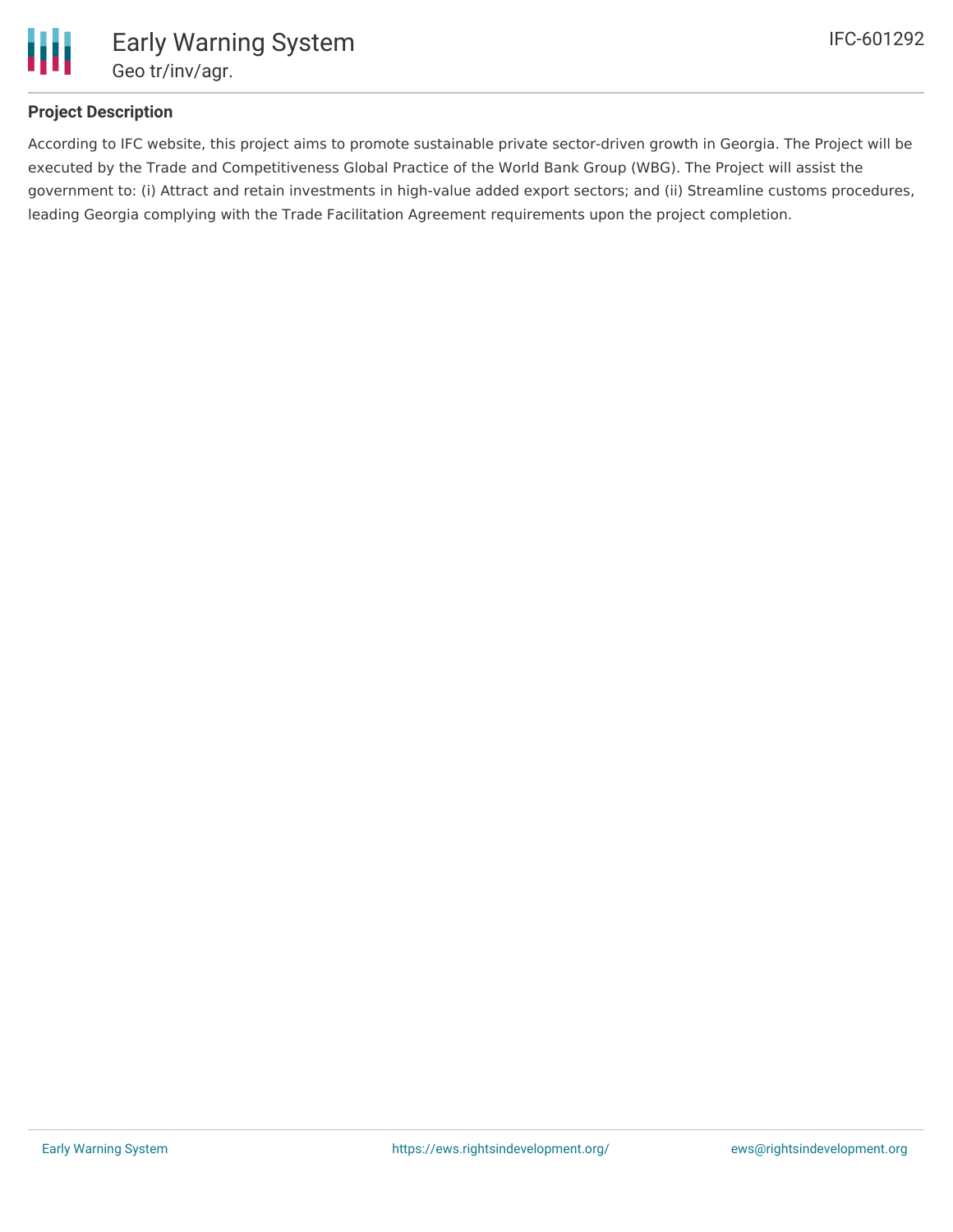### **Investment Description**

• International Finance Corporation (IFC)